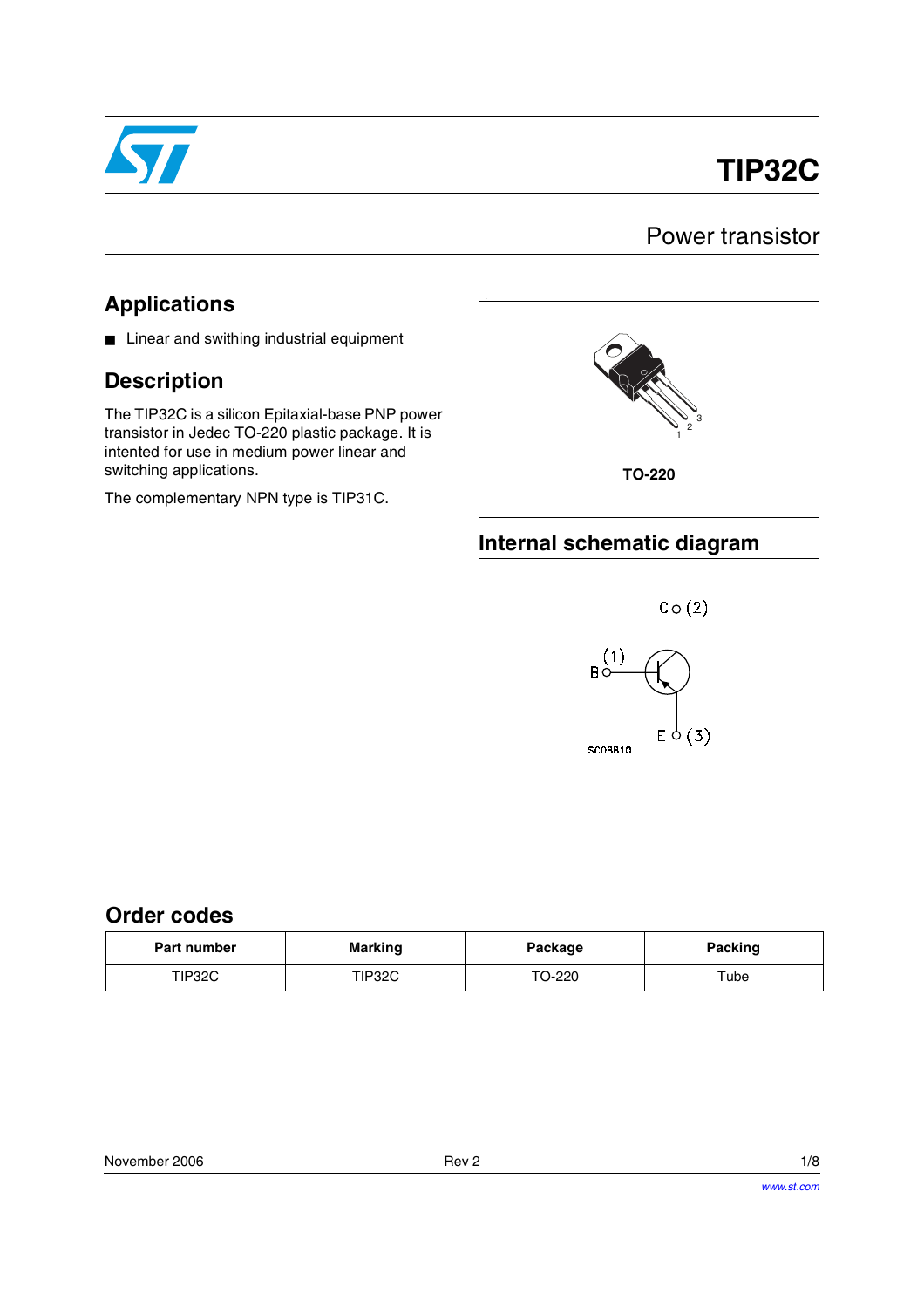## **1 Absolute maximum ratings**

**Table 1. Absolute maximum ratings**

| Symbol                  | <b>Parameter</b>                                     | Value        | Unit         |
|-------------------------|------------------------------------------------------|--------------|--------------|
| $V_{CBO}$               | Collector-base voltage ( $I_F = 0$ )                 | $-100$       | v            |
| V <sub>CEO</sub>        | Collector-emitter voltage ( $I_B = 0$ )              | $-100$       | v            |
| V <sub>EBO</sub>        | Emitte-base voltage ( $I_C = 0$ )                    | -5           | v            |
| I <sub>C</sub>          | Collector current                                    | -3           | A            |
| $I_{CM}$                | Collector peak current ( $t_P < 5$ ms)               | -5           | A            |
| ΙŖ                      | Base current                                         | -1           | A            |
| $P_{TOT}$               | Total dissipation at $T_{\text{case}} = 25^{\circ}C$ | 40           | W            |
|                         | $T_{amb}$ = 25 $\mathrm{^{\circ}C}$                  | 2            | w            |
| $T_{\text{stg}}$        | Storage temperature                                  | $-65$ to 150 | $^{\circ}$ C |
| $\mathsf{T}_\mathsf{J}$ | Max. operating junction temperature                  | 150          | °C           |

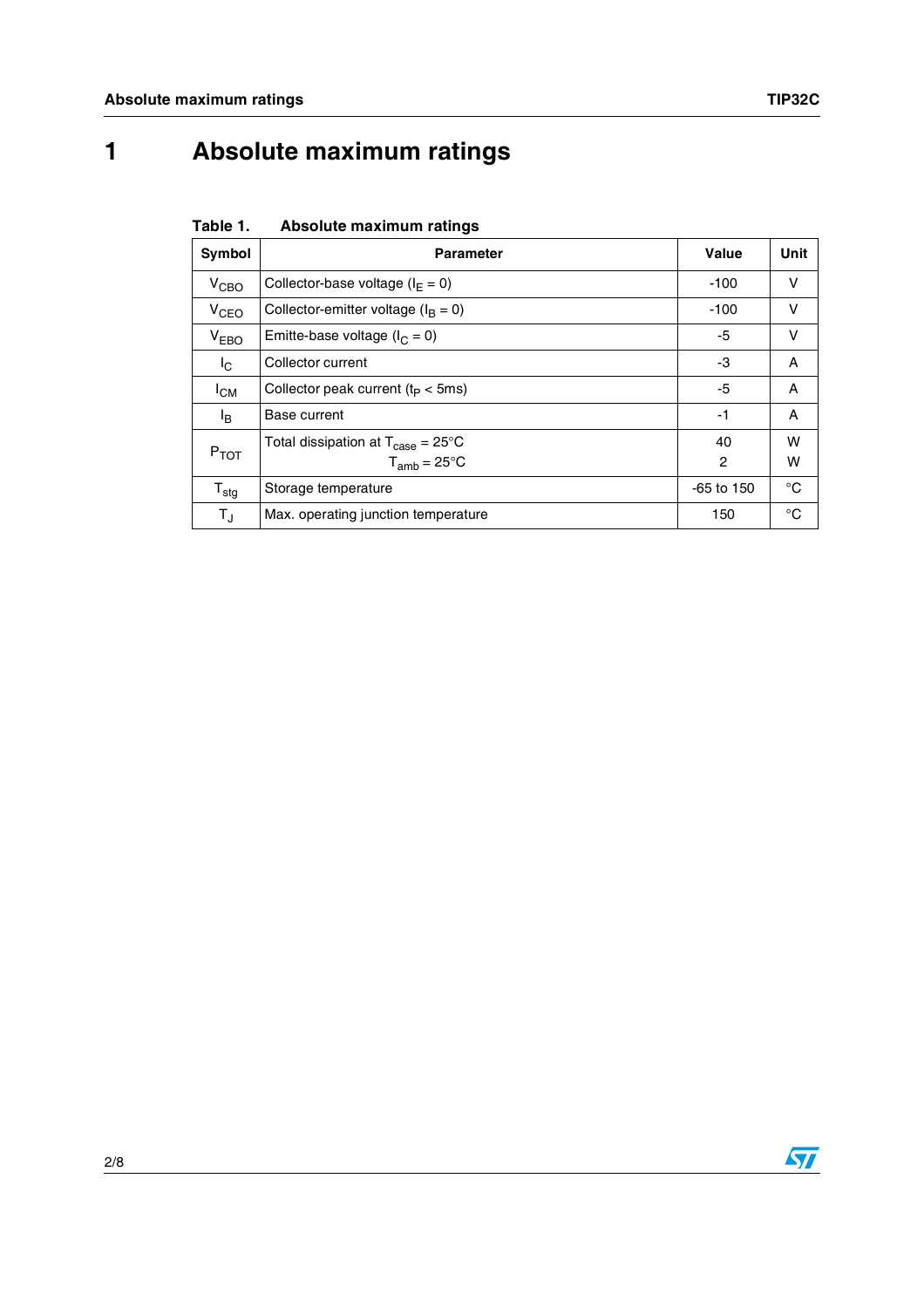## **2 Electrical characteristics**

 $(T_{\text{case}} = 25^{\circ} \text{C}$ ; unless otherwise specified)

| Symbol                       | <b>Parameter</b>                                             | <b>Test Conditions</b>                                      | Min.     | Typ. | Max.   | Unit   |
|------------------------------|--------------------------------------------------------------|-------------------------------------------------------------|----------|------|--------|--------|
| $I_{CEO}$                    | Collector cut-off current<br>$(I_R = 0)$                     | $V_{CB} = -60V$                                             |          |      | $-0.3$ | mA     |
| $I_{\text{CES}}$             | Collector cut-off current<br>$(V_{BF} = 0)$                  | $V_{CB} = -100V$                                            |          |      | $-0.2$ | mA     |
| <b>IEBO</b>                  | Emitter cut-off current<br>$(I_C = 0)$                       | $V_{FR} = -5V$                                              |          |      | $-1$   | mA     |
| $V_{CEO(sus)}$<br>(1)        | Collector-emitter<br>sustaining voltage<br>$(I_{\rm R} = 0)$ | $I_C = -30mA$                                               | $-100$   |      |        | v      |
| $V_{CE(sat)}$ <sup>(1)</sup> | Collector-emitter<br>saturation voltage                      | $I_C = -3A$<br>$I_R = 375mA$                                |          |      | $-1.2$ | $\vee$ |
| $V_{BE(on)}$ <sup>(1)</sup>  | Base-emitter voltage                                         | $I_C = -3A$<br>$V_{CF} = -4V$                               |          |      | $-1.8$ | V      |
| $h_{\text{FE}}^{(1)}$        | DC current gain                                              | $I_C = -1A$ $V_{CE} = -4V$<br>$V_{CF} = -4V$<br>$I_C = -3A$ | 25<br>10 |      | 50     |        |

**Table 2. Electrical characteristics**

1. Pulsed duration = 300 ms, duty cycle  $\geq 1.5\%$ .

 $\sqrt{2}$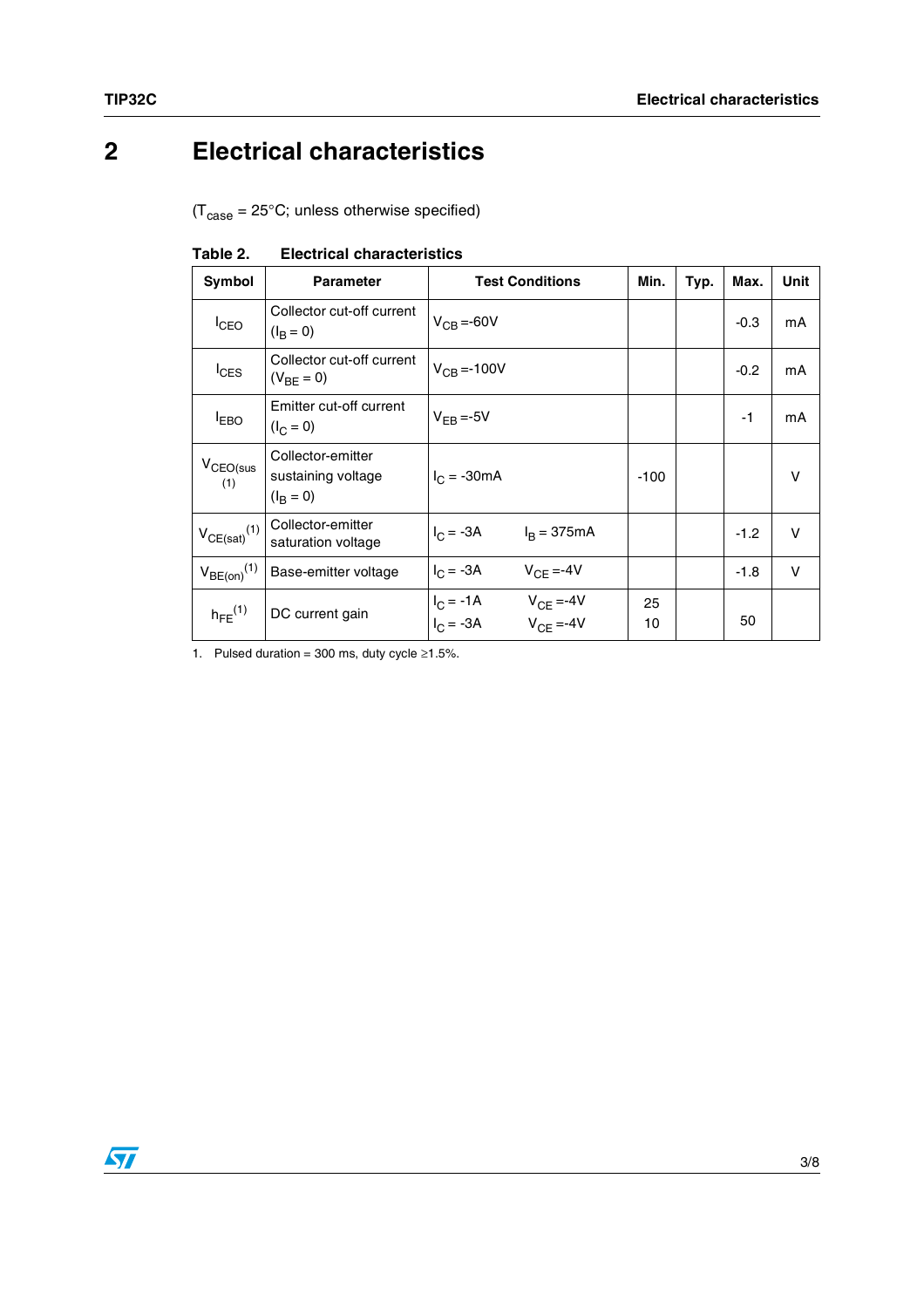C57291

 $\frac{1}{T_c}$  (°C)

 $I_{S/B}$ 

## **2.1 Typical characteristic**

#### Figure 1. Safe operating area Figure 2. Derating Curves

 $P_{\text{tot}}$ <br> $(\%)$ 

100

50

 $\mathbf{o}$ 





**Figure 5. Base-emitter saturation voltage**



Figure 3. DC current gain Figure 4. Collector-emitter saturation **voltage**

 $\frac{1}{50}$ 

P<sub>tot</sub>

 $\frac{1}{100}$ 



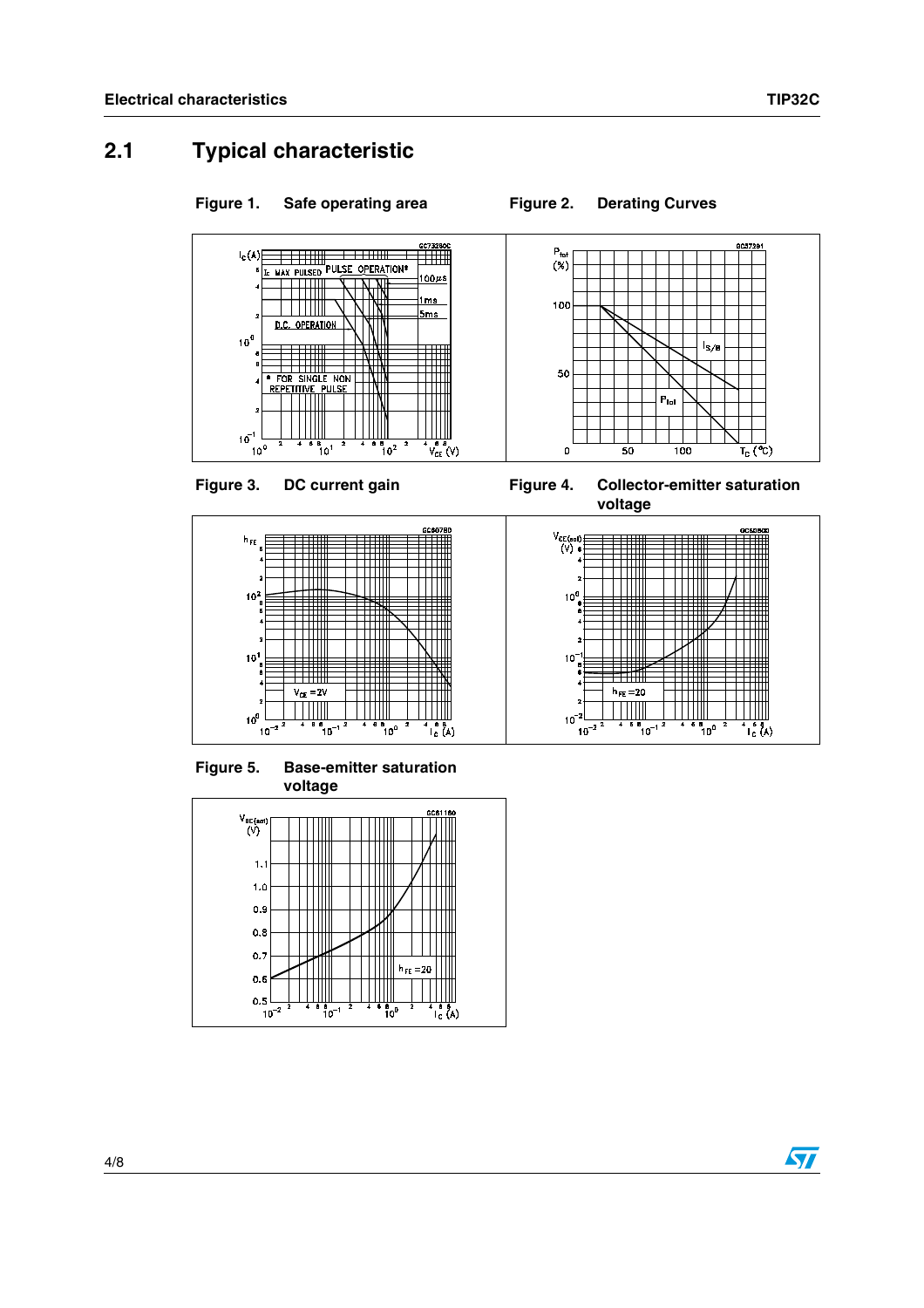## **3 Package Mechanical Data**

In order to meet environmental requirements, ST offers these devices in ECOPACK® packages. These packages have a Lead-free second level interconnect . The category of second level interconnect is marked on the package and on the inner box label, in compliance with JEDEC Standard JESD97. The maximum ratings related to soldering conditions are also marked on the inner box label. ECOPACK is an ST trademark. ECOPACK specifications are available at: www.st.com

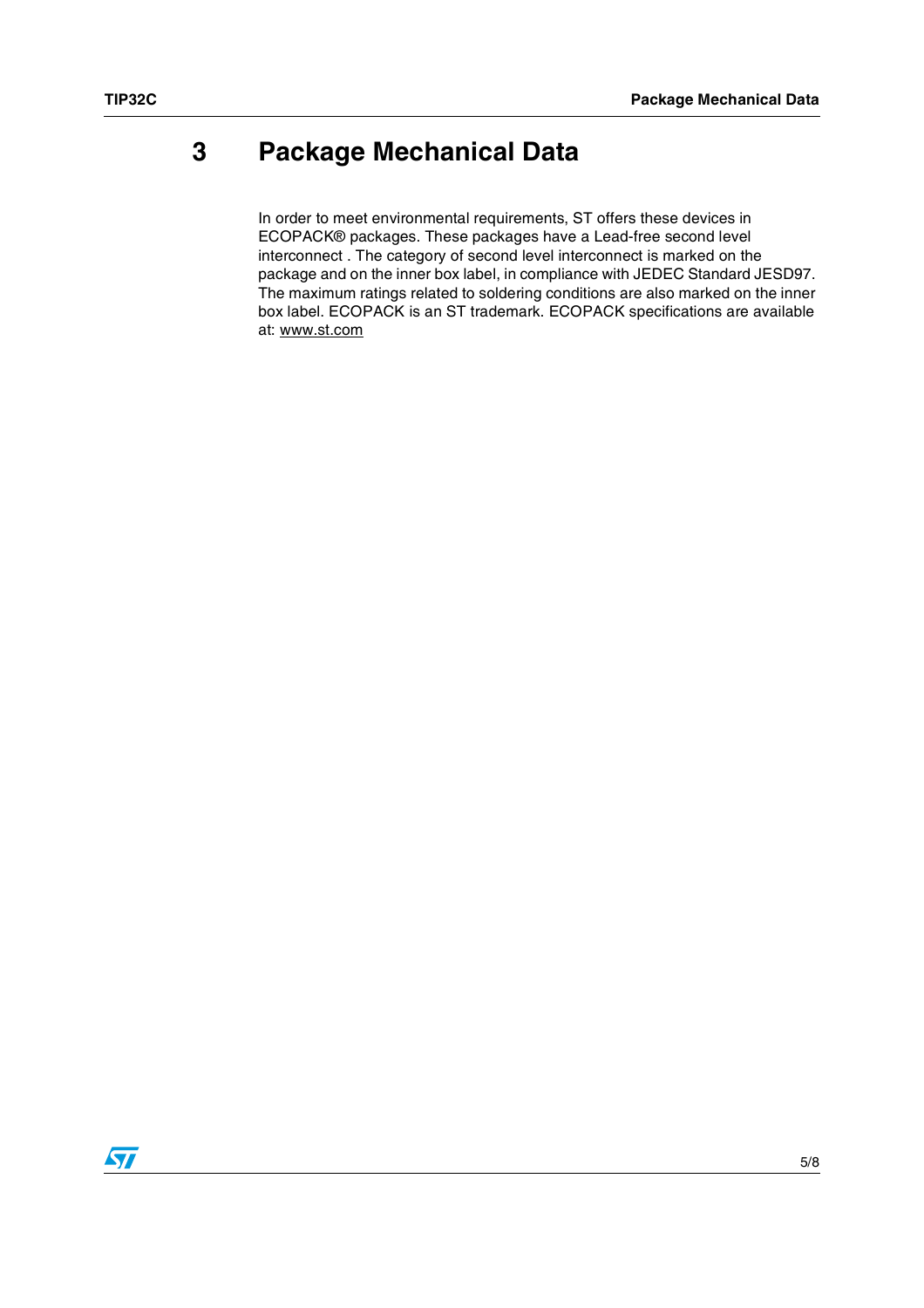| <b>TO-220 MECHANICAL DATA</b> |       |            |       |       |       |       |
|-------------------------------|-------|------------|-------|-------|-------|-------|
| DIM.                          | mm.   |            |       | inch  |       |       |
|                               | MIN.  | <b>TYP</b> | MAX.  | MIN.  | TYP.  | MAX.  |
| A                             | 4.40  |            | 4.60  | 0.173 |       | 0.181 |
| b                             | 0.61  |            | 0.88  | 0.024 |       | 0.034 |
| b1                            | 1.15  |            | 1.70  | 0.045 |       | 0.066 |
| c                             | 0.49  |            | 0.70  | 0.019 |       | 0.027 |
| D                             | 15.25 |            | 15.75 | 0.60  |       | 0.620 |
| Е                             | 10    |            | 10.40 | 0.393 |       | 0.409 |
| e                             | 2.40  |            | 2.70  | 0.094 |       | 0.106 |
| e1                            | 4.95  |            | 5.15  | 0.194 |       | 0.202 |
| F                             | 1.23  |            | 1.32  | 0.048 |       | 0.052 |
| H1                            | 6.20  |            | 6.60  | 0.244 |       | 0.256 |
| J1                            | 2.40  |            | 2.72  | 0.094 |       | 0.107 |
| L                             | 13    |            | 14    | 0.511 |       | 0.551 |
| L1                            | 3.50  |            | 3.93  | 0.137 |       | 0.154 |
| L <sub>20</sub>               |       | 16.40      |       |       | 0.645 |       |
| L30                           |       | 28.90      |       |       | 1.137 |       |
| øP                            | 3.75  |            | 3.85  | 0.147 |       | 0.151 |

Q | 2.65 | | | 2.95 | 0.104 | | 0.116

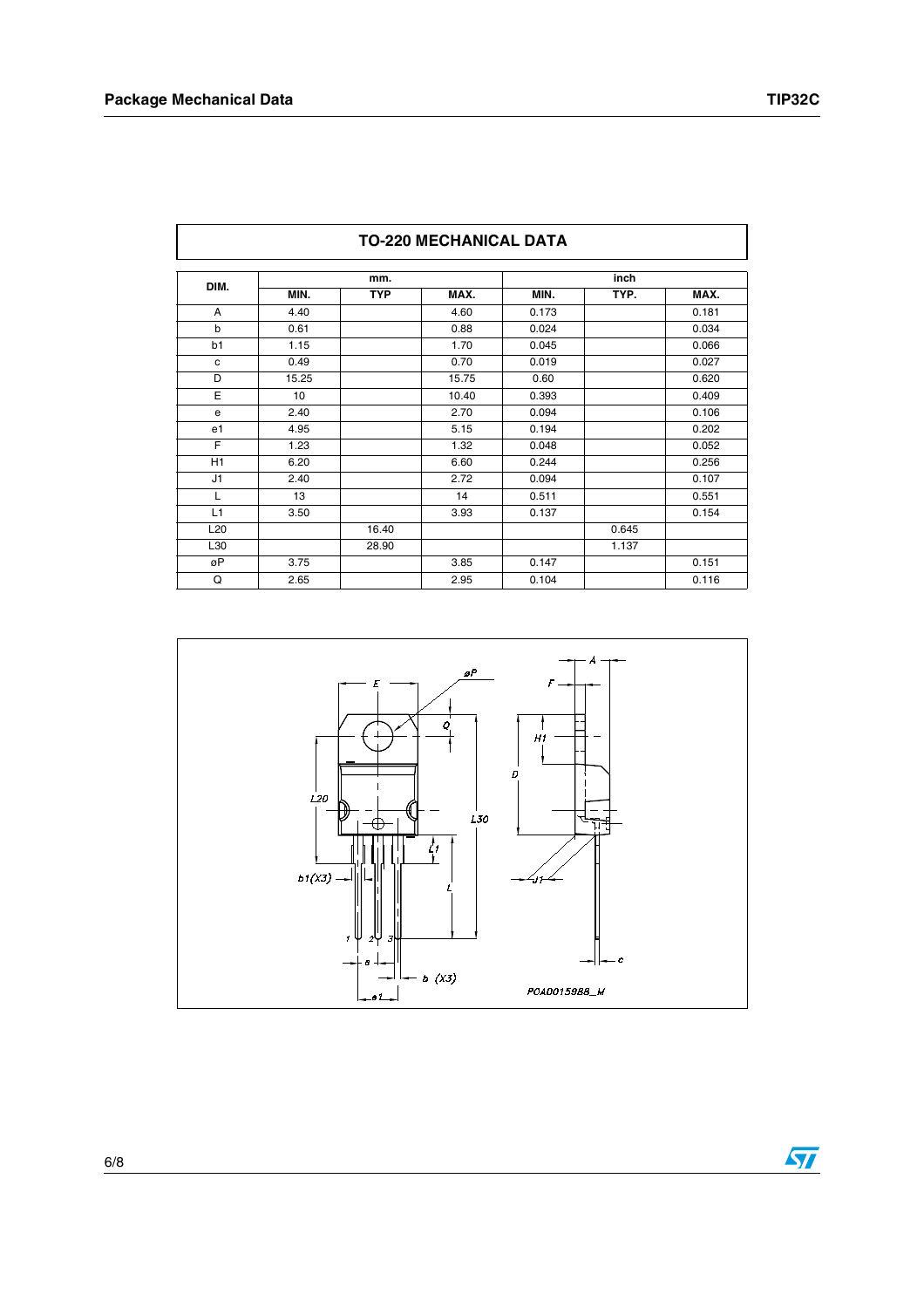## **4 Revision History**

**Table 3. Revision history**

| <b>Date</b> | Revision | Changes                           |
|-------------|----------|-----------------------------------|
| 10-Oct-1999 |          | Initial Release                   |
| 15-Nov-2006 |          | The document has been reformatted |